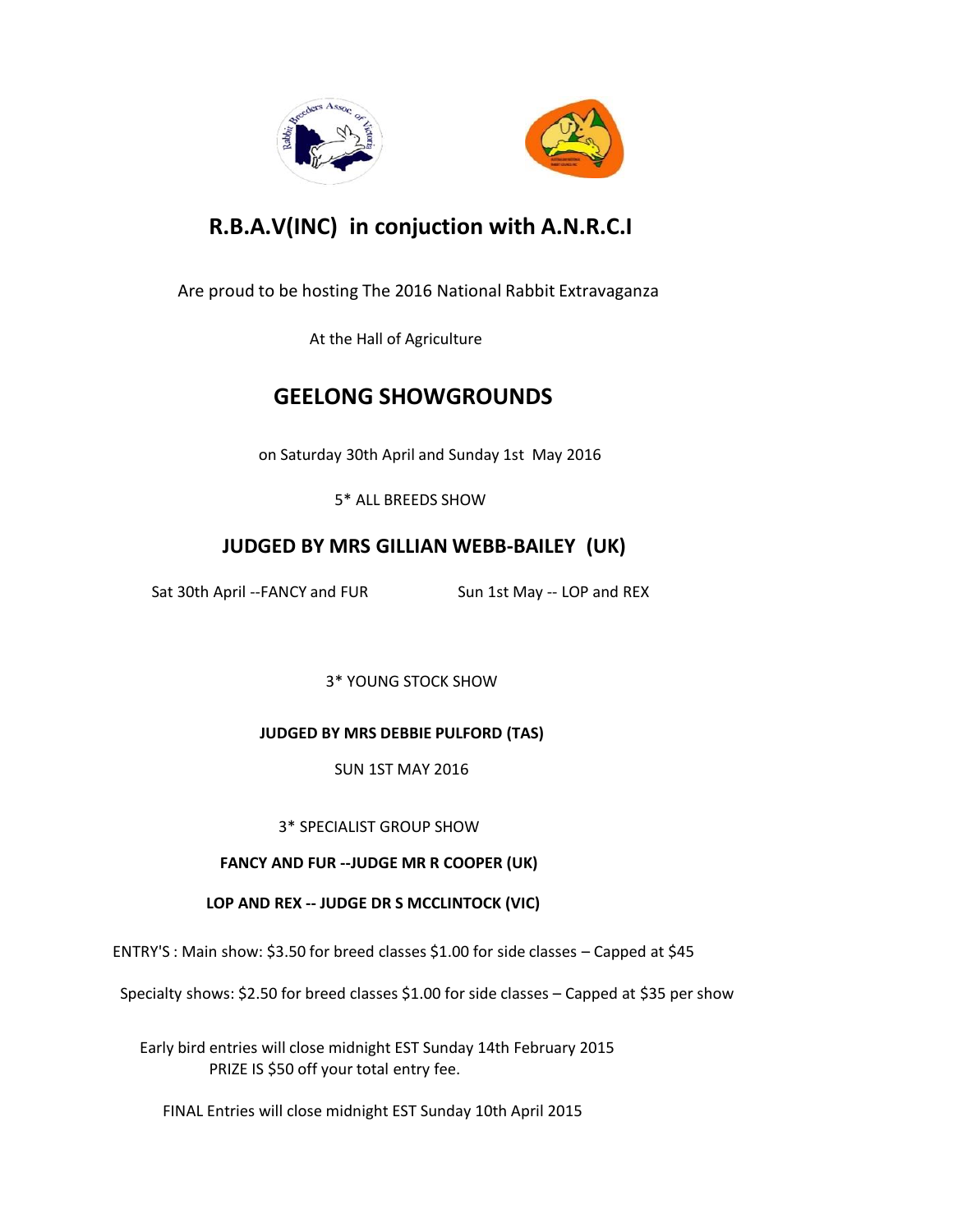#### **FANCY CHALLENGE GROUP**

|                             |                    | Under 14     | Under 5 | Adult |
|-----------------------------|--------------------|--------------|---------|-------|
| English Angora              | Self               | 100          | 101     | 102   |
| English Angora              | Agouti Pattern     | 103          | 104     | 105   |
| English Angora              | Shaded             | 106          | 107     | 108   |
| English Angora              | <b>Tan Pattern</b> | 109          | 110     | 111   |
| English Angora              | <b>AOC</b>         | 112          | 113     | 114   |
| Dutch                       | AC                 | 115          | 116     | 117   |
| Dutch Tri Colour            | AC                 | 118          | 119     | 120   |
| English                     | AC                 | 121          | 122     | 123   |
| Flemish Giant (UK)          |                    | 124          | 125     | 126   |
| American Flemish            | AC                 | 127          | 128     | 128   |
| American Flemish            | AC                 | Intermediate |         | 129   |
| Harlequin                   | AC                 | 130          | 131     | 132   |
| Magpie                      | AC                 | 133          | 134     | 135   |
| <b>Netherland Dwarf</b>     | Self               | 136          | 137     | 138   |
| <b>Netherland Dwarf</b>     | Agouti Pattern     | 139          | 140     | 141   |
| <b>Netherland Dwarf</b>     | Shaded             | 142          | 143     | 144   |
| <b>Netherland Dwarf</b>     | <b>Tan Pattern</b> | 145          | 146     | 147   |
| <b>Netherland Dwarf</b>     | <b>AOC</b>         | 148          | 149     | 150   |
| Polish                      | Self               | 151          | 152     | 153   |
| Polish                      | Agouti Pattern     | 154          | 155     | 156   |
| Polish                      | Shaded             | 157          | 158     | 159   |
| Polish                      | <b>Tan Pattern</b> | 160          | 161     | 162   |
| Polish                      | <b>AOC</b>         | 163          | 164     | 165   |
| Tan                         | AC                 | 166          | 167     | 168   |
| Thrianta                    |                    | 169          | 170     | 171   |
| Jersey Woolly               | Self               | 172          | 173     | 174   |
| Jeresy Woolly               | Agouti Pattern     | 175          | 175     | 177   |
| Jersey Woolly               | Shaded             | 178          | 179     | 180   |
| Jersey Woolly               | <b>Tan Pattern</b> | 181          | 182     | 183   |
| Jersey Woolly               | <b>AOC</b>         | 184          | 185     | 186   |
| <b>AOV Fancy</b>            |                    | 187          | 188     | 189   |
| Breed In Developement Fancy |                    | 299          |         |       |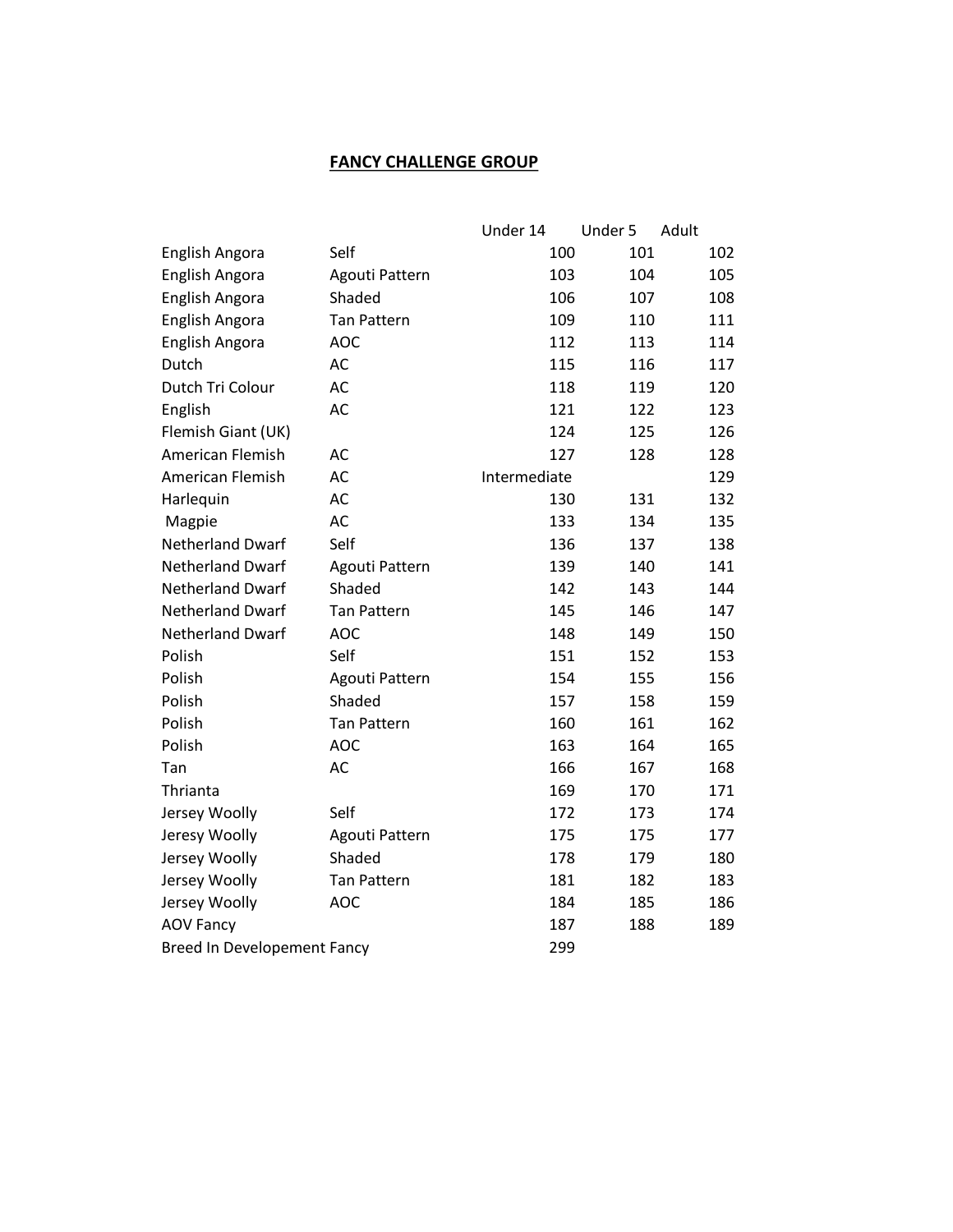#### **LOP CHALLENGE GROUP**

|                          |                    | Under 14 | Under 5 | Adult |
|--------------------------|--------------------|----------|---------|-------|
| Cashmere Lop             | Self               | 300      | 301     | 302   |
| Cashmere Lop             | Agouti Pattern     | 303      | 304     | 305   |
| Cashmere Lop             | Shaded             | 306      | 307     | 308   |
| Cashmere Lop             | <b>Tan Pattern</b> | 309      | 310     | 311   |
| Cashmere Lop             | <b>AOC</b>         | 312      | 313     | 314   |
| Mini Cashmere Lop        | Self               | 315      | 316     | 317   |
| Mini Cashmere Lop        | Agouti Pattern     | 318      | 319     | 320   |
| Mini Cashmere Lop        | Shaded             | 321      | 322     | 323   |
| Mini Cashmere Lop        | <b>Tan Pattern</b> | 324      | 325     | 326   |
| Mini Cashmere Lop        | <b>AOC</b>         | 327      | 328     | 329   |
| Dwarf Lop                | Self               | 330      | 331     | 332   |
| Dwarf Lop                | Agouti Pattern     | 333      | 334     | 335   |
| Dwarf Lop                | Shaded             | 336      | 337     | 338   |
| Dwarf Lop                | <b>Tan Pattern</b> | 339      | 340     | 341   |
| Dwarf Lop                | <b>AOC</b>         | 342      | 343     | 344   |
| French Lop               | Self               | 345      | 346     | 347   |
| French Lop               | Agouti Pattern     | 348      | 346     | 350   |
| French Lop               | Shaded             | 351      | 352     | 353   |
| French Lop               | <b>Tan Pattern</b> | 354      | 355     | 356   |
| French Lop               | <b>AOC</b>         | 357      | 358     | 359   |
| French Lop               | Intermediate       |          |         | 360   |
| German Lop               | Self               | 361      | 362     | 363   |
| German Lop               | Agouti Pattern     | 364      | 365     | 366   |
| German Lop               | Shaded             | 367      | 368     | 369   |
| German Lop               | <b>Tan Pattern</b> | 370      | 371     | 372   |
| German Lop               | <b>AOC</b>         | 373      | 374     | 375   |
| Mini Lop                 | Self               | 376      | 377     | 378   |
| Mini Lop                 | Agouti Pattern     | 379      | 380     | 381   |
| Mini Lop                 | Shaded             | 382      | 383     | 384   |
| Mini Lop                 | <b>Tan Pattern</b> | 385      | 386     | 387   |
| Mini Lop                 | AOC                | 388      | 389     | 390   |
| Mini Plush Lop           | Self               | 391      | 392     | 393   |
| Mini Plush Lop           | Agouti Pattern     | 394      | 395     | 396   |
| Mini Plush Lop           | Shaded             | 397      | 398     | 399   |
| Mini Plush Lop           | Tan Pattern        | 400      | 401     | 402   |
| Mini Plush Lop           | <b>AOC</b>         | 403      | 404     | 405   |
| Lop AOV                  |                    | 406      | 407     | 408   |
| Breed In Development Lop |                    | 499      |         |       |

### **FUR CHALLENGE GROUP**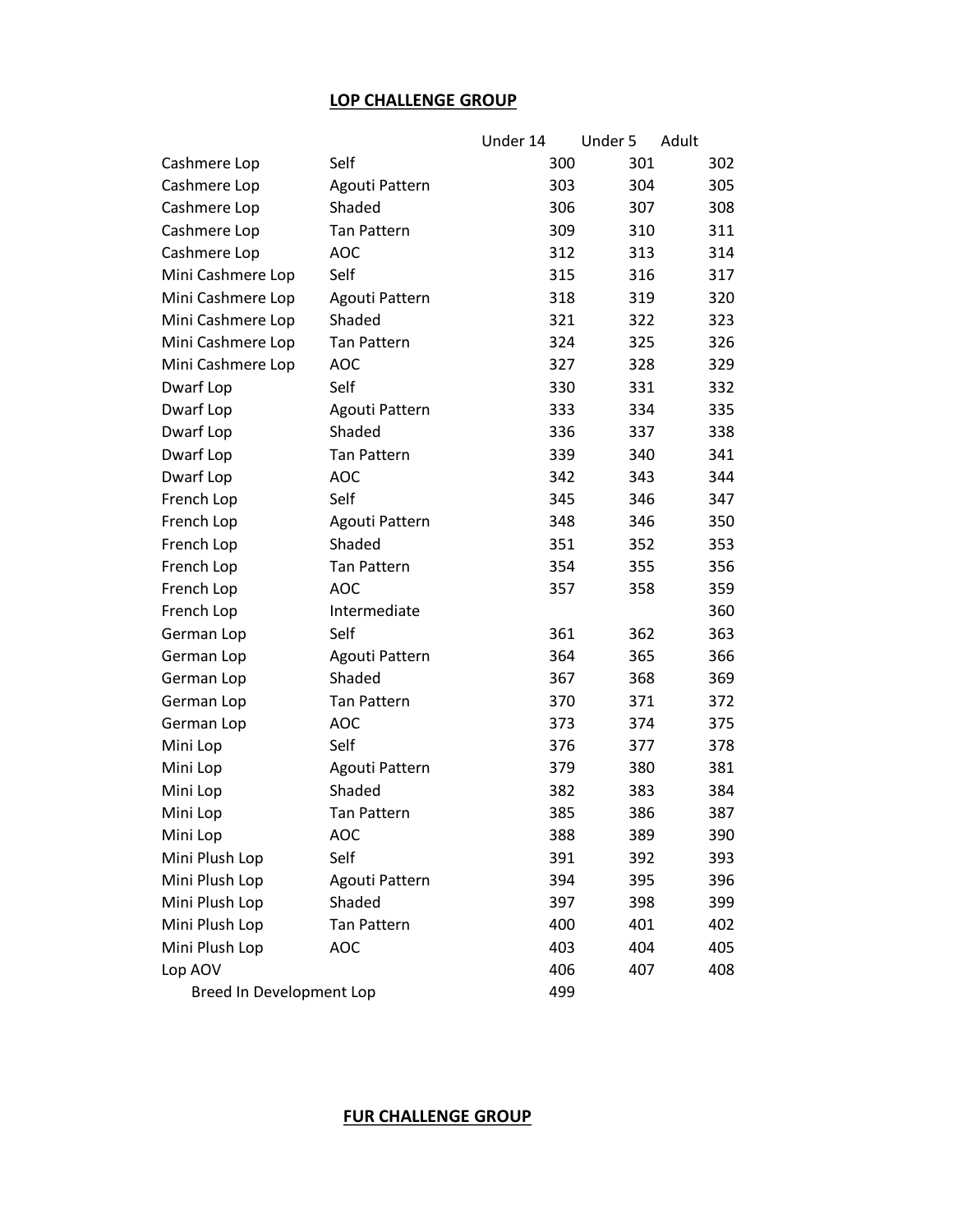|                           |                    | Under 14     | Under 5 | Adult |
|---------------------------|--------------------|--------------|---------|-------|
| <b>British Giant</b>      | AC                 | 500          | 501     | 503   |
| <b>British Giant</b>      | AC                 | Intermediate |         | 504   |
| Californian               | AC                 | 505          | 506     | 507   |
| Chinchilla                |                    | 508          | 509     | 510   |
| Chinchilla Giganta        |                    | 511          | 512     | 513   |
| Deillenaar                |                    | 514          | 515     | 516   |
| Fox-Silver                | AC                 | 517          | 518     | 519   |
| New Zealand White         |                    | 520          | 521     | 522   |
| Sable                     | Siamese            | 523          | 524     | 525   |
| Sable                     | Marten             | 526          | 527     | 528   |
| Satin                     | Self               | 529          | 530     | 531   |
| Satin                     | Agouti Pattern     | 532          | 533     | 534   |
| Satin                     | Shaded             | 535          | 536     | 537   |
| Satin                     | <b>Tan Pattern</b> | 538          | 539     | 540   |
| Satin                     | <b>AOC</b>         | 541          | 542     | 543   |
| <b>Smoke Pearl</b>        | Siamese            | 544          | 545     | 546   |
| <b>Smoke Pearl</b>        | Marten             | 547          | 548     | 549   |
| <b>Swiss Fox</b>          | Self               | 550          | 551     | 552   |
| <b>Swiss Fox</b>          | Agouti Pattern     | 553          | 554     | 555   |
| <b>Swiss Fox</b>          | Shaded             | 556          | 557     | 558   |
| <b>Swiss Fox</b>          | <b>Tan Pattern</b> | 559          | 560     | 561   |
| <b>Swiss Fox</b>          | <b>AOC</b>         | 562          | 569     | 570   |
| Mini Satin                | Self               | 574          | 563     | 564   |
| Mini Satin                | Agouti Pattern     | 565          | 566     | 567   |
| Mini Satin                | Shaded             | 568          | 569     | 570   |
| Mini Satin                | <b>Tan Pattern</b> | 571          | 572     | 573   |
| Mini Satin                | <b>AOC</b>         | 574          | 575     | 576   |
| <b>AOV Fur</b>            |                    | 577          | 578     | 579   |
| Breed In Developement Fur |                    | 699          |         |       |

#### **REX CHALLENGE GROUP**

|                     |                    | Under 14 | Under 5 | Adult |
|---------------------|--------------------|----------|---------|-------|
| Standard Rex        | Self               | 700      | 701     | 702   |
| <b>Standard Rex</b> | Agouti Pattern     | 703      | 704     | 705   |
| <b>Standard Rex</b> | Shaded             | 706      | 707     | 708   |
| <b>Standard Rex</b> | <b>Tan Pattern</b> | 709      | 710     | 711   |
| <b>Standard Rex</b> | AOC                | 712      | 713     | 714   |
| Mini Rex            | Self               | 715      | 716     | 717   |
| Mini Rex            | Agouti Pattern     | 718      | 719     | 720   |
| Mini Rex            | Shaded             | 721      | 722     | 723   |
|                     |                    |          |         |       |